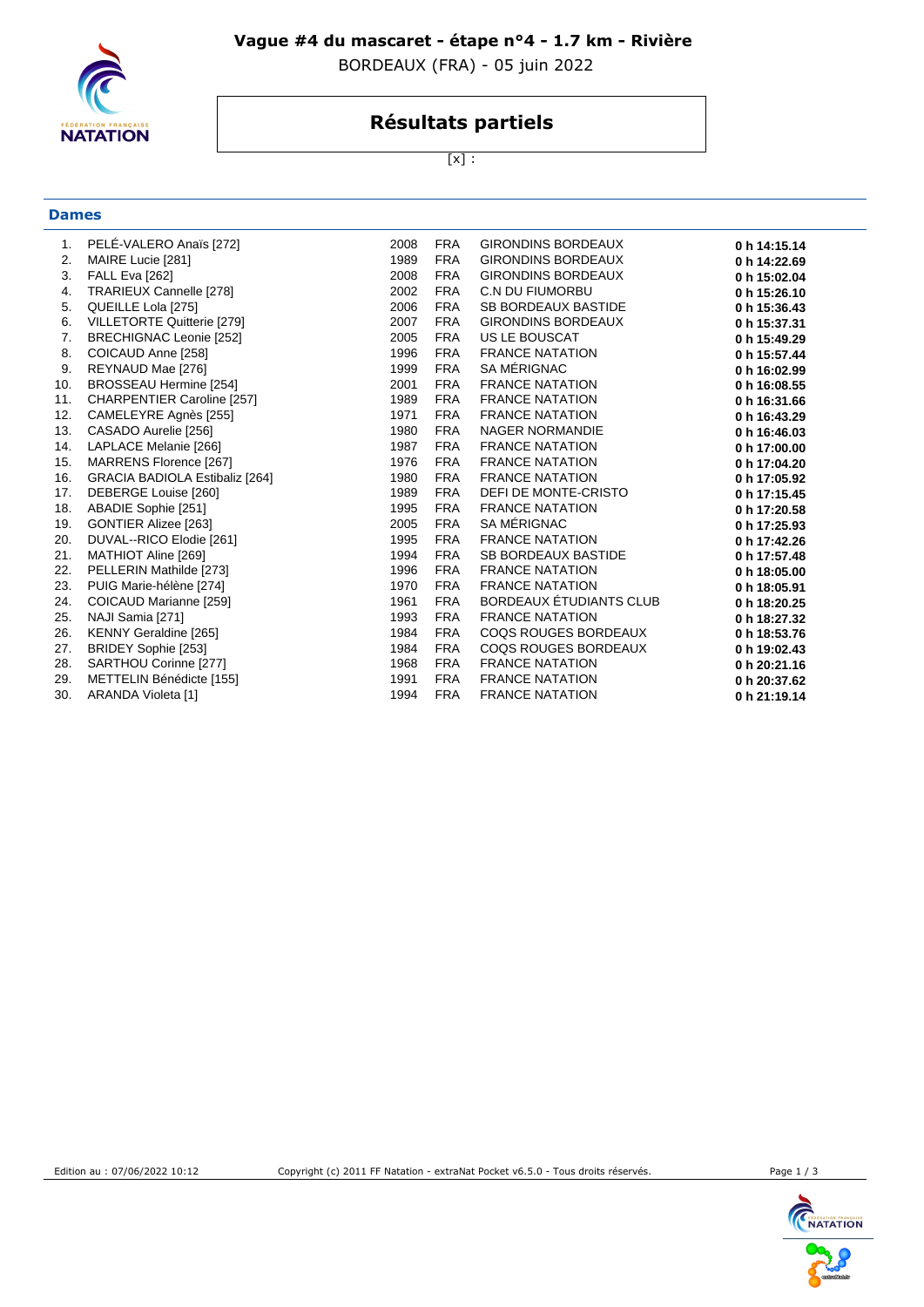

### **Vague #4 du mascaret - étape n°4 - 1.7 km - Rivière**

BORDEAUX (FRA) - 05 juin 2022

# **Résultats partiels**

 $[x]$  :

#### **Messieurs**

| 1.  | BRANGE Herve [291]               | 1975 | <b>FRA</b> | UNION ST-BRUNO BORDEAUX       | 0 h 12:29.00 |
|-----|----------------------------------|------|------------|-------------------------------|--------------|
| 2.  | DACHARY Txomin [300]             | 2000 | <b>FRA</b> | <b>FRANCE NATATION</b>        | 0 h 12:58.49 |
| 3.  | CHENAF Curtis [294]              | 2003 | <b>FRA</b> | UNION ST-BRUNO BORDEAUX       | 0 h 13:20.60 |
| 4.  | MOUQUOT Clément [334]            | 2005 | <b>FRA</b> | AS ST-MEDARD-EN-JALLES        | 0 h 13:22.18 |
| 5.  | SUDRIE Sébastien [348]           | 1970 | <b>FRA</b> | ROCHEFORT NEPTUNE CLUB        | 0 h 13:24.53 |
| 6.  | CAPDEVILLE Romain [293]          | 1990 | <b>FRA</b> | <b>FRANCE NATATION</b>        | 0 h 13:46.83 |
| 7.  | LAFOSSE Jules [322]              | 2007 | <b>FRA</b> | GIRONDINS BORDEAUX            | 0 h 13:47.18 |
| 8.  | MOUZET Guillaume [280]           | 1984 | <b>FRA</b> | GIRONDINS BORDEAUX            | 0 h 13:51.13 |
| 9.  | MARTIN Lucas [328]               | 2007 | <b>FRA</b> | GIRONDINS BORDEAUX            | 0 h 13:54.78 |
| 10. | FAYOLLE Gabriel [306]            | 2007 | <b>FRA</b> | GIRONDINS BORDEAUX            | 0 h 13:55.30 |
| 11. | JOGUET Marc [319]                | 1969 | <b>FRA</b> | <b>FRANCE NATATION</b>        | 0 h 14:00.96 |
| 12. | COICAUD Henri [297]              | 1999 | <b>FRA</b> | MONTPELLIER PAILLADE NATATION | 0 h 14:06.75 |
| 13. | FERAUX Philemon [307]            | 2006 | <b>FRA</b> | SB BORDEAUX BASTIDE           | 0 h 14:32.00 |
| 14. | <b>TXOMIN Etcheveste [351]</b>   | 1997 | <b>FRA</b> | <b>FRANCE NATATION</b>        | 0 h 14:33.81 |
| 15. | LAVERNE Jerôme [325]             | 1976 | <b>FRA</b> | <b>FRANCE NATATION</b>        | 0 h 14:41.02 |
| 16. | VAVASSEUR Adrien [352]           | 1989 | <b>FRA</b> | <b>FRANCE NATATION</b>        | 0 h 14:45.17 |
| 17. | MENAGE Sebastien [331]           | 1989 | <b>FRA</b> | <b>FRANCE NATATION</b>        | 0 h 14:47.00 |
| 18. | GASIGLIA Theo [309]              | 2001 | <b>FRA</b> | ASCPA PESSAC NATATION         | 0 h 15:03.00 |
| 19. | PIC Fabian [338]                 | 1993 | <b>FRA</b> | <b>FRANCE NATATION</b>        | 0 h 15:06.24 |
| 20. | ADAM Renaud [287]                | 1978 | <b>FRA</b> | NAGER NORMANDIE               | 0 h 15:07.27 |
| 21. | FRANKE Antoine [308]             | 2002 | <b>FRA</b> | <b>FRANCE NATATION</b>        | 0 h 15:13.04 |
| 22. | SOHIER Victor [346]              | 1995 | <b>FRA</b> | UNION ST-BRUNO BORDEAUX       | 0 h 15:16.48 |
| 23. | MALARD Yannick [327]             | 1974 | <b>FRA</b> | <b>FRANCE NATATION</b>        | 0 h 15:35.14 |
| 24. | GUILLOT Remi [316]               | 1986 | <b>FRA</b> | <b>FRANCE NATATION</b>        | 0 h 15:42.11 |
| 25. | LALOUBERE Maxime [323]           | 1992 | <b>FRA</b> | <b>FRANCE NATATION</b>        | 0 h 15:48.94 |
| 26. | MOULENE DALANCON Loïck [332]     | 2001 | <b>FRA</b> | ASCPA PESSAC NATATION         | 0 h 15:53.24 |
| 27. | ALCALA Didier [288]              | 1959 | <b>FRA</b> | <b>FRANCE NATATION</b>        | 0 h 15:58.86 |
| 28. | LE ROY Bastien [326]             | 1984 | <b>FRA</b> | <b>CS MELLE</b>               | 0 h 16:03.74 |
| 29. | LAFOREST Yann [321]              | 1995 | <b>FRA</b> | UNION ST-BRUNO BORDEAUX       | 0 h 16:05.64 |
| 30. | COICAUD Michel [298]             | 1960 | <b>FRA</b> | <b>FRANCE NATATION</b>        | 0 h 16:07.73 |
| 31. | DUMAS Jean-louis [303]           | 1958 | <b>FRA</b> | <b>FRANCE NATATION</b>        | 0 h 16:08.33 |
| 32. | SANCHEZ Xavier [343]             | 1970 | <b>FRA</b> | <b>FRANCE NATATION</b>        | 0 h 16:11.89 |
| 33. | PEYRARD Romain [337]             | 1992 | <b>FRA</b> | GIRONDINS BORDEAUX            | 0 h 16:16.31 |
| 34. | <b>ISSARTIER Christian [317]</b> | 1972 | <b>FRA</b> | <b>FRANCE NATATION</b>        | 0 h 16:16.43 |
| 35. | SERRA Raphael [345]              | 1982 | <b>FRA</b> | <b>FRANCE NATATION</b>        | 0 h 16:24.86 |
| 36. | PICHAULT-LACOSTE Florian [339]   | 1989 | <b>FRA</b> | UNION ST-BRUNO BORDEAUX       | 0 h 16:28.68 |
| 37. | MAURIN Thierry [330]             | 1970 | <b>FRA</b> | <b>FRANCE NATATION</b>        | 0 h 16:44.07 |
| 38. | GAUTIER Laurent [312]            | 1973 | <b>FRA</b> | <b>FRANCE NATATION</b>        | 0 h 17:00.06 |
| 39. | CHOTIN Guy [296]                 | 1964 | <b>FRA</b> | ASSOCIATION ORNON NATATION    | 0 h 17:00.80 |
| 40. | BLANC Benjamin [289]             | 1978 | <b>FRA</b> | GIRONDINS BORDEAUX            | 0 h 17:04.36 |
| 41. | GAURON Etienne [310]             | 1995 | <b>FRA</b> | <b>FRANCE NATATION</b>        | 0 h 17:06.37 |
| 42. | GAUTIER Joshua [311]             | 2003 | <b>FRA</b> | <b>FRANCE NATATION</b>        | 0 h 17:09.63 |
| 43. | LAROCHE Claude [324]             | 1956 | <b>FRA</b> | SB BORDEAUX BASTIDE           | 0 h 17:23.00 |
| 44. | TORRES Richard [350]             | 1954 | <b>FRA</b> | <b>FRANCE NATATION</b>        | 0 h 17:33.41 |
| 45. | POTTIER Guillaume [340]          | 1966 | <b>FRA</b> | <b>FRANCE NATATION</b>        | 0 h 17:46.71 |
| 46. | SAULNIER Vincent [344]           | 1994 | <b>FRA</b> | <b>FRANCE NATATION</b>        | 0 h 17:57.84 |
| 47. | ROUSSELIN Yannick [342]          | 1976 | <b>FRA</b> | <b>FRANCE NATATION</b>        | 0 h 18:04.92 |
| 48. | KLEIN Bryan [320]                | 1996 | <b>FRA</b> | <b>FRANCE NATATION</b>        | 0 h 18:18.50 |
| 49. | TESSIER Marc [349]               | 1985 | <b>FRA</b> | <b>FRANCE NATATION</b>        | 0 h 18:21.00 |
| 50. | CALLU Manuel [292]               | 1983 | <b>FRA</b> | <b>FRANCE NATATION</b>        | 0 h 18:26.76 |
| 51. | DUPÉ Franck [304]                | 1973 | <b>FRA</b> | <b>COQS ROUGES BORDEAUX</b>   | 0 h 18:39.67 |
| 52. | PETIT Simon [336]                | 2004 | <b>FRA</b> | <b>FRANCE NATATION</b>        | 0 h 18:49.80 |
| 53. | PETIT Michel [335]               | 1963 | <b>FRA</b> | <b>FRANCE NATATION</b>        | 0 h 18:50.34 |
| 54. | JIMENEZ-RODRIGUEZ Vincent [318]  | 1989 | <b>FRA</b> | <b>FRANCE NATATION</b>        | 0 h 19:10.20 |
| 55. | <b>GOUGEON Emmanuel [315]</b>    | 1962 | <b>FRA</b> | ANDERNOS ESPADONS THALASSA    | 0 h 19:17.36 |
| 56. | GIBOT LECLERC Jean Luc [314]     | 1961 | <b>FRA</b> | <b>FRANCE NATATION</b>        | 0 h 19:24.09 |
| 57. | CHOTIN Etienne [295]             | 1992 | <b>FRA</b> | <b>FRANCE NATATION</b>        | 0 h 19:53.68 |
| 58. | RAULINE Emmanuel [341]           | 1971 | <b>FRA</b> | <b>FRANCE NATATION</b>        | 0 h 20:00.93 |

Edition au : 07/06/2022 10:12 Copyright (c) 2011 FF Natation - extraNat Pocket v6.5.0 - Tous droits réservés. Page 2 / 3